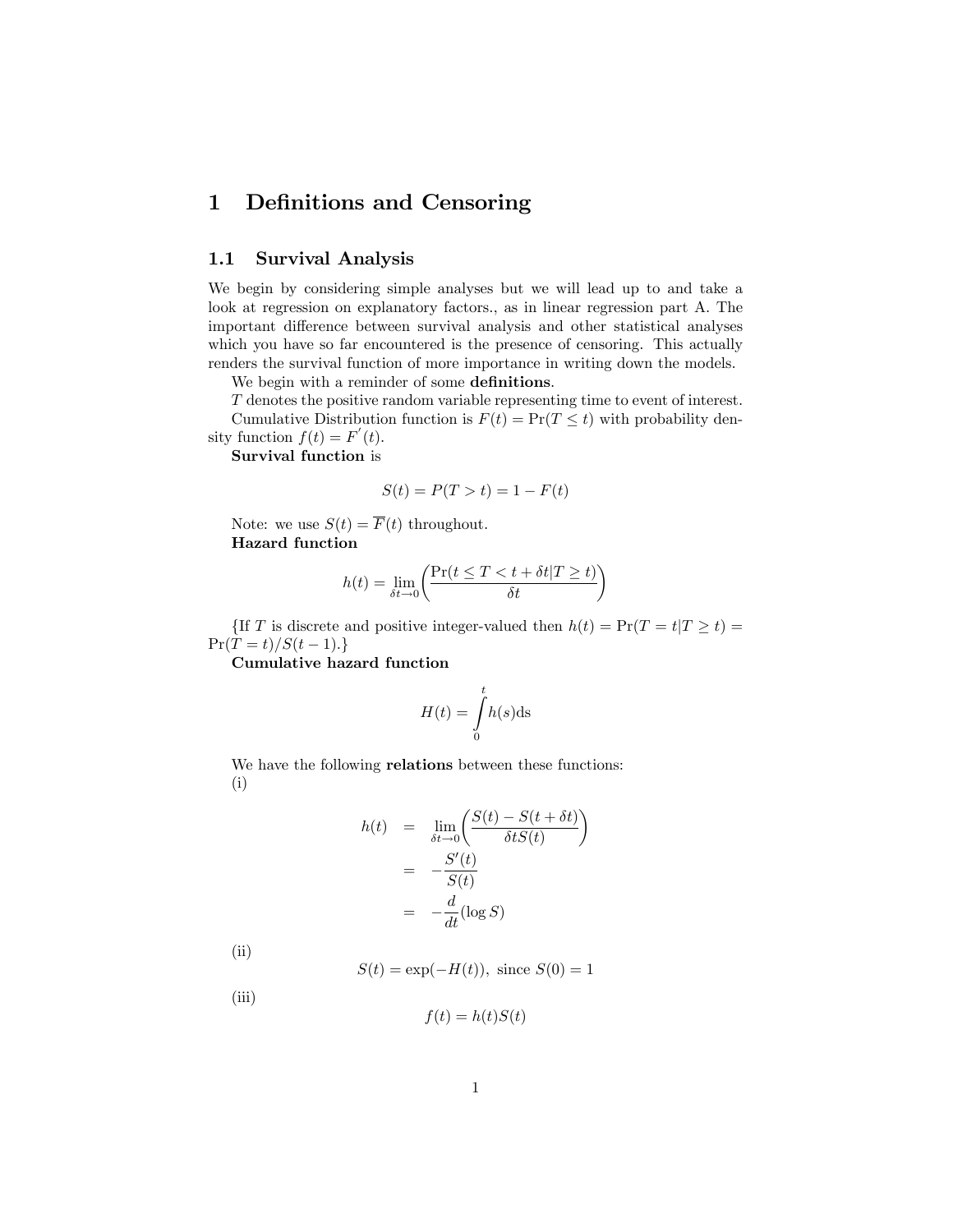## 1.2 Censoring and truncation

Right censoring occurs when a subject leaves the study before an event occurs, or the study ends before the event has occurred. For example, we consider patients in a clinical trial to study the effect of treatments on stroke occurrence. The study ends after 5 years. Those patients who have had no strokes by the end of the year are censored. If the patient leaves the study at time  $t_e$ , then the event occurs in  $(t_e,\infty)$ .

Left censoring is when the event of interest has already occurred before enrolment. This is very rarely encountered.

Truncation is deliberate and due to study design.

Right truncation occurs when the entire study population has already experienced the event of interest (for example: a historical survey of patients on a cancer registry).

Left truncation occurs when the subjects have been at risk before entering the study (for example: life insurance policy holders where the study starts on a fixed date, event of interest is age at death).

Generally we deal with right censoring  $\&$  sometimes left truncation. Two types of independent right censoring:

**Type I**: completely random dropout (eg emigration) and/or fixed time of end of study no event having occurred.

**Type II:** study ends when a fixed number of events amongst the subjects has occurred.

## 1.3 Likelihood and Censoring

If the censoring mechanism is independent of the event process, then we have an easy way of dealing with it.

Suppose that  $T$  is the time to event and that  $C$  is the time to the censoring event.

Assume that all subjects may have an event or be censored, say for subject  $i$ one of a pair of observations  $(\tilde{t}_i, \tilde{c}_i)$  may be observed. Then since we observe the minimum time we would have the following expression for the likelihood (using independence)

$$
L = \prod_{\tilde{t}_i < \tilde{c}_i} f(\tilde{t}_i) S_C(\tilde{t}_i) \prod_{\tilde{c}_i < \tilde{t}_i} S(\tilde{c}_i) f_C(\tilde{c}_i)
$$

Now define the following random variable:

$$
\delta = \begin{cases} 1 & \text{if } T < C \\ 0 & \text{if } T > C \end{cases}
$$

For each subject we observe  $t_i = \min (\tilde{t}_i, \tilde{c}_i)$  and  $\delta_i$ , observations from a time seems of these I continuous random variable and a binary random variable. In terms of these  ${\cal L}$ becomes

$$
L = \prod_i h(t_i)^{\delta_i} S(t_i) \prod_i h_C(t_i)^{1-\delta_i} S_C(t_i)
$$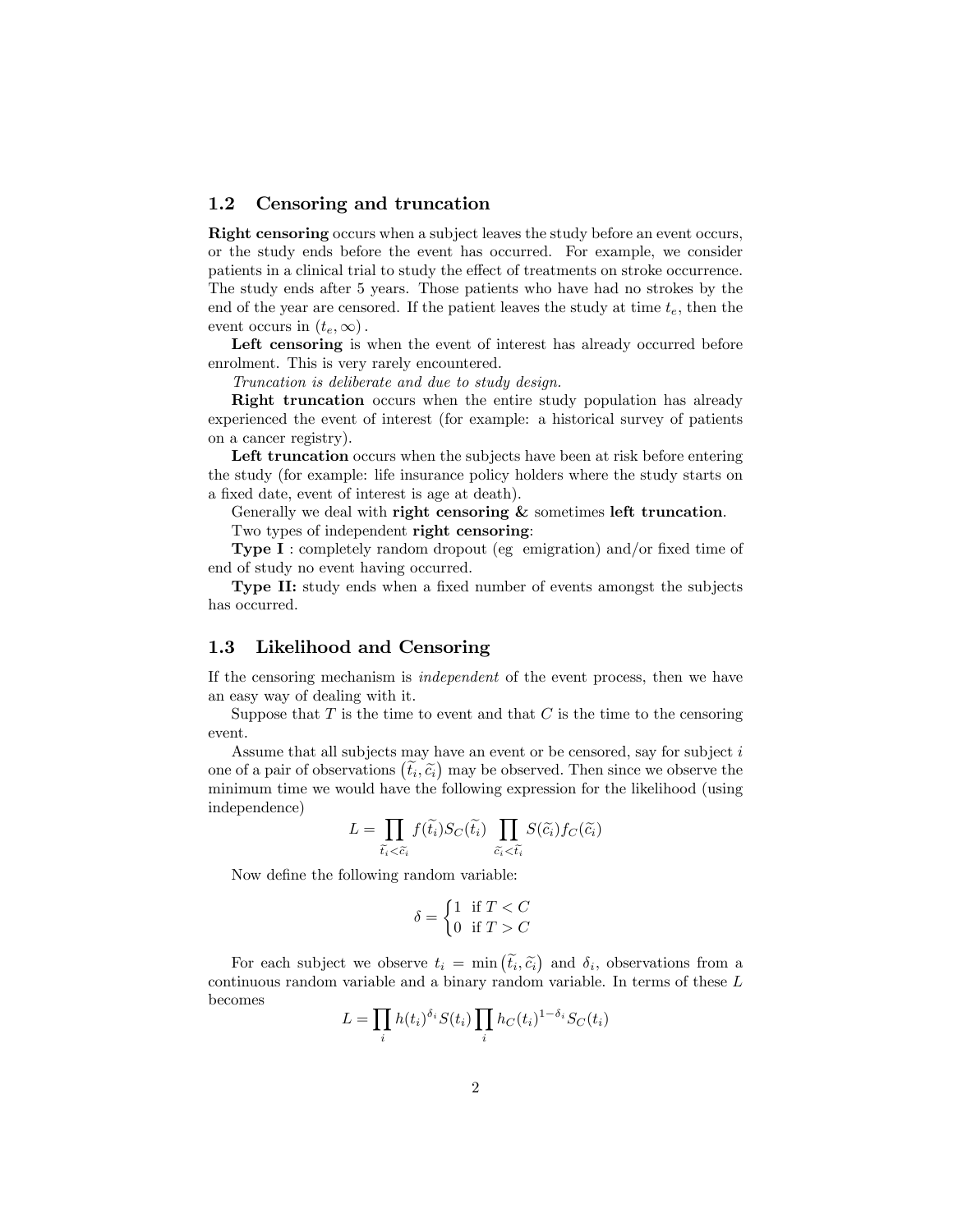where we have used density  $=$  hazard  $\times$  survival function.

NB If the censoring mechanism is independent (sometimes called non-informative) then we can ignore the second product on the right as it gives us no information about the event time. In the remainder of the course we will assume that the censoring mechanism is independent.

### 1.4 Data

#### Demographic v. trial data

The time to event can literally be the age, eg in a life insurance policy. In a clinical trial it will more typically be time from admission to the trial.

Slides show five patients  $A, B, C, D, E$  from a Sydney hospital pilot study, concerning treatment of bladder cancer.

Each patient has their own zero time, the time at which the patient entered the study (accrual time). For each patient we record time to event of interest or censoring time, whichever is the smaller, and the status,  $\delta = 1$  if the event occurs and  $\delta = 0$  if the patient is censored.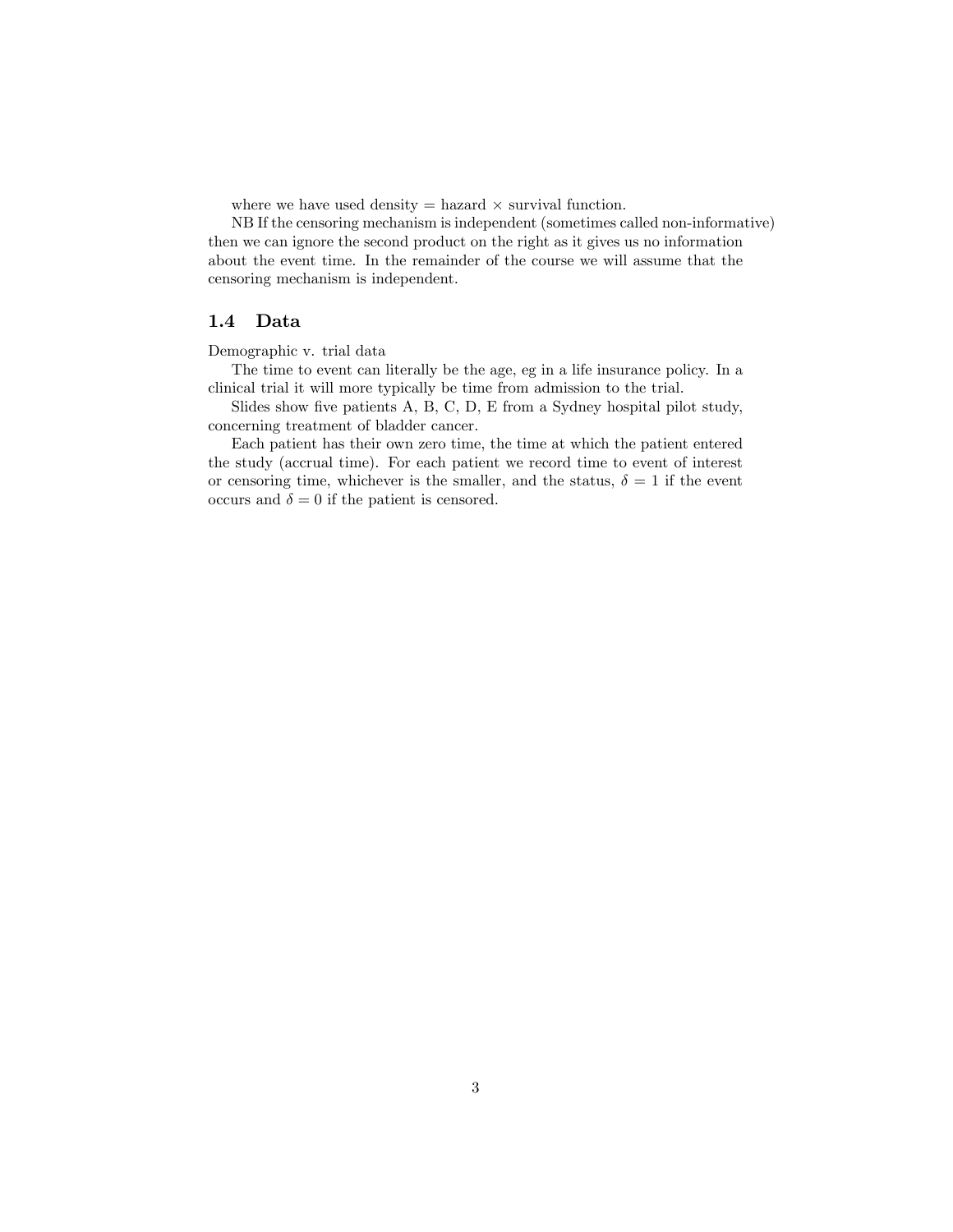# 2 Non-parametric estimators

Reminder: (informs the argument below)

If there are observations  $x_1, \ldots, x_n$  from a random sample then we define the empirical distribution function

$$
\widehat{F}(x) = \frac{1}{n} \# \{x_i : x_i \le x\}
$$

This is appropriate if no censoring occurs. However if censoring occurs this has to be taken into account.

We measure the pair  $(X, \delta)$  where  $X = \min(T, C)$  and  $\delta$  is as before

$$
\delta = \begin{cases} 1 & \text{if } T < C \\ 0 & \text{if } T > C \end{cases}
$$

Suppose that the observations are  $(x_i, \delta_i)$  for  $i = 1, 2, \ldots, n$ .

$$
L = \prod_{i} f(x_i)^{\delta_i} S(x_i)^{1 - \delta_i}
$$

$$
= \prod_{i} f(x_i)^{\delta_i} (1 - F(x_i))^{1 - \delta_i}
$$

What follows is a heuristic argument allowing us to find an estimator for  $S$ , the survival function, which in the likelihood sense is the best that we can do.

Suppose that there are failure times  $(0 \lt l) \lt t_1 \lt \ldots \lt t_i \lt \ldots$  Let  $s_{i1}, s_{i2}, \cdots, s_{ic_i}$  be the censoring times within the interval  $[t_i, t_{i+1})$  and suppose that there are  $d_i$  failures at time  $t_i$  (allowing for tied failure times). Then the likelihood function becomes

$$
L = \prod_{fail} f(t_i)^{d_i} \prod_i \left( \prod_{k=1}^{c_i} (1 - F(s_{ik})) \right)
$$
  
= 
$$
\prod_{fail} (F(t_i) - F(t_i -))^{d_i} \prod_i \left( \prod_{k=1}^{c_i} (1 - F(s_{ik})) \right)
$$

where we write  $f(t_i) = F(t_i) - F(t_i-)$ , the difference in the cdf at time  $t_i$  and the cdf immediately before it.

Since  $F(t_i)$  is an increasing function, and assuming that it takes fixed values at the failure time points, we make  $F(t_i-)$  and  $F(s_{ik})$  as small as possible in order to maximise the likelihood. That means we take  $F(t_i-) = F(t_{i-1})$  and  $F(s_{ik}) = F(t_i).$ 

This maximises  $L$  by considering the cdf  $F(t)$  to be a step function and therefore to come from a discrete distrbution, with failure times as the actual failure times which occur. Then

$$
L = \prod_{fail} (F(t_i) - F(t_{i-1}))^{d_i} \prod_i (1 - F(t_i))^{c_i}
$$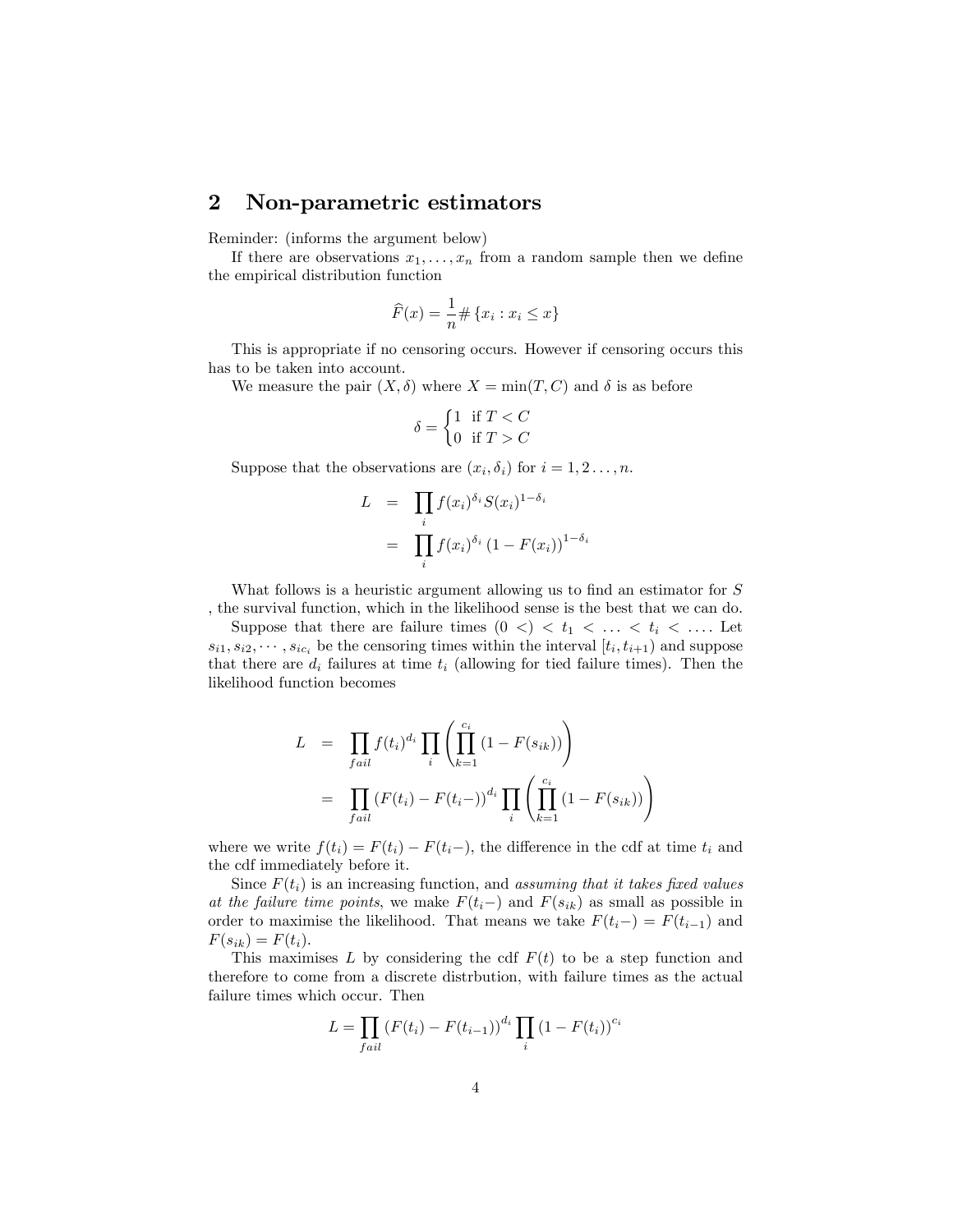So we have showed that amongst all cdf's with fixed values  $F(t_i)$  at the failure times  $t_i$ , then the discrete cdf has the maximum likelihood, amongst those with  $d_i$  failures at  $t_i$  and  $c_i$  censorings in the interval  $[t_i, t_{i+1})$ .

Let us consider the discrete case and let

$$
Pr(fail at ti|survived to ti-)=hi
$$

Then

$$
S(t_i) = 1 - F(t_i) = \prod_{1}^{i} (1 - h_j),
$$
  

$$
f(t_i) = h_i \prod_{1}^{i-1} (1 - h_j)
$$

Finally we have

$$
L = \prod_{t_i} h_i^{d_i} (1 - h_i)^{n_i - d_i}
$$

where  $n_i$  is the number at risk at time  $t_i$ . This is usually referred to as the number in the risk set.

Note

$$
n_{i+1} + c_i + d_i = n_i
$$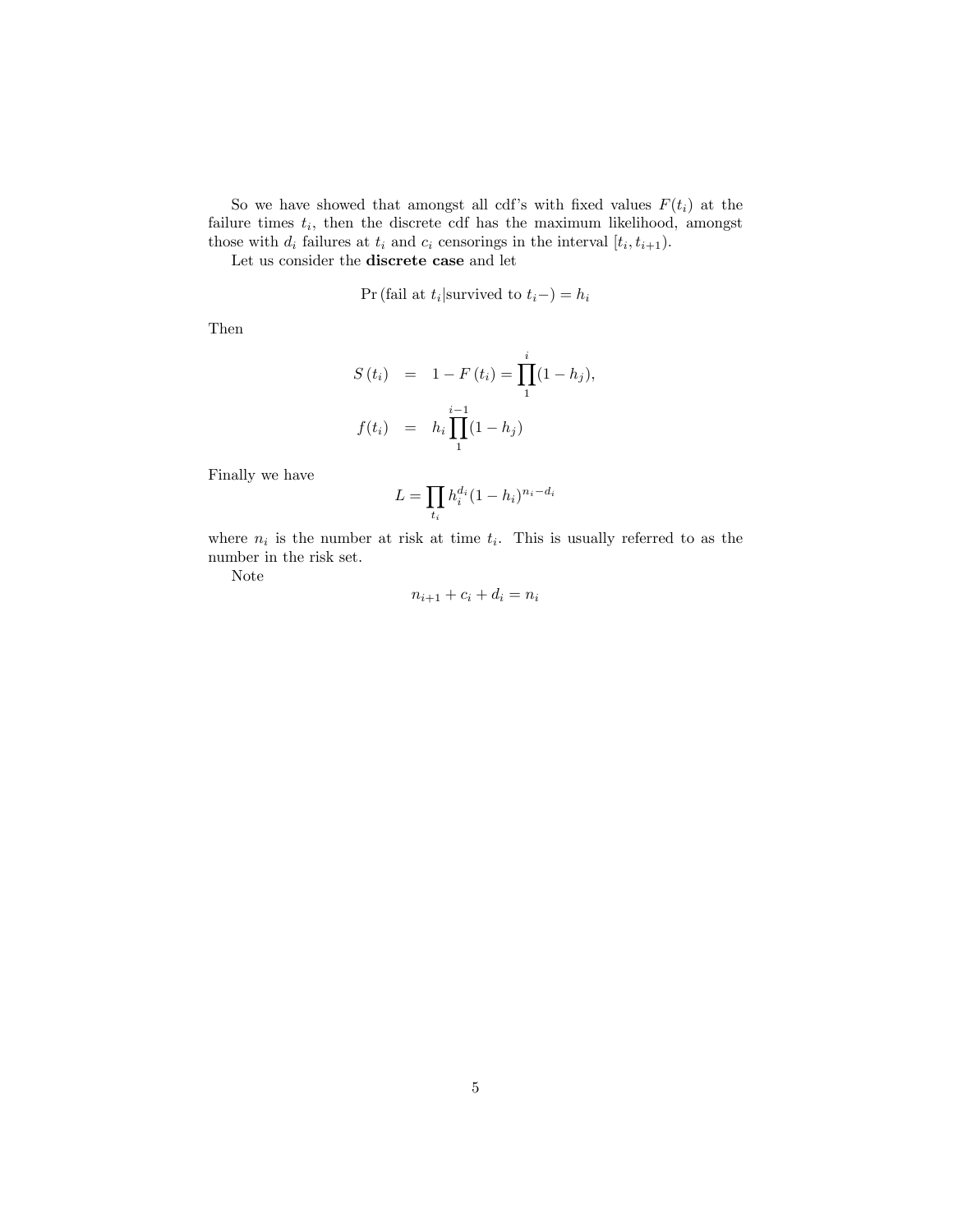# 2.1 Kaplan-Meier estimator

This estimator for  $S(t)$  uses the mle estimators for  $h_i$ . Taking logs

$$
l = \sum_{i} d_i \log h_i + \sum_{i} (n_i - d_i) \log (1 - h_i)
$$

Differentiate with respect to  $h_i$ 

$$
\frac{\partial l}{\partial h_i} = \frac{d_i}{h_i} - \frac{n_i - d_i}{1 - h_i} = 0
$$

$$
\implies \hat{h_i} = \frac{d_i}{n_i}
$$

So the Kaplan-Meier estimator is

$$
\widehat{S}(t) = \prod_{t_i \le t} \left( 1 - \frac{d_i}{n_i} \right)
$$

where

$$
n_i = #\{\text{in risk set at } t_i\},\,
$$
  

$$
d_i = #\{\text{events at } t_i\}.
$$

Note that  $c_i = #$ {censored in  $[t_i, t_{i+1})$ }. If there are no censored observations before the first failure time then  $n_0 = n_1 = #\{\text{in study}\}\)$ . Generally we assume  $t_0 = 0.$ 

## 2.2 Nelson-Aalen estimator and new estimator of S

The Nelson-Aalen estimator for the cumulative hazard function is

$$
\widehat{H}(t) = \sum_{t_i \le t} \frac{d_i}{n_i} \quad \left( = \sum_{t_i \le t} \widehat{h_i} \right)
$$

This is natural for a discrete estimator, as we have simply summed the estimates of the hazards at each time, instead of integrating, to get the cummulative hazard. This correspondingly gives an estimator of S of the form

$$
\widetilde{S}(t) = \exp\left(-\widehat{H}(t)\right)
$$

$$
= \exp\left(-\sum_{t_i \le t} \frac{d_i}{n_i}\right)
$$

It is not difficult to show by comparing the functions  $1 - x$ ,  $\exp(-x)$  on the interval  $0 \le x \le 1$ , that  $\widetilde{S}(t) \ge \widehat{S}(t)$ .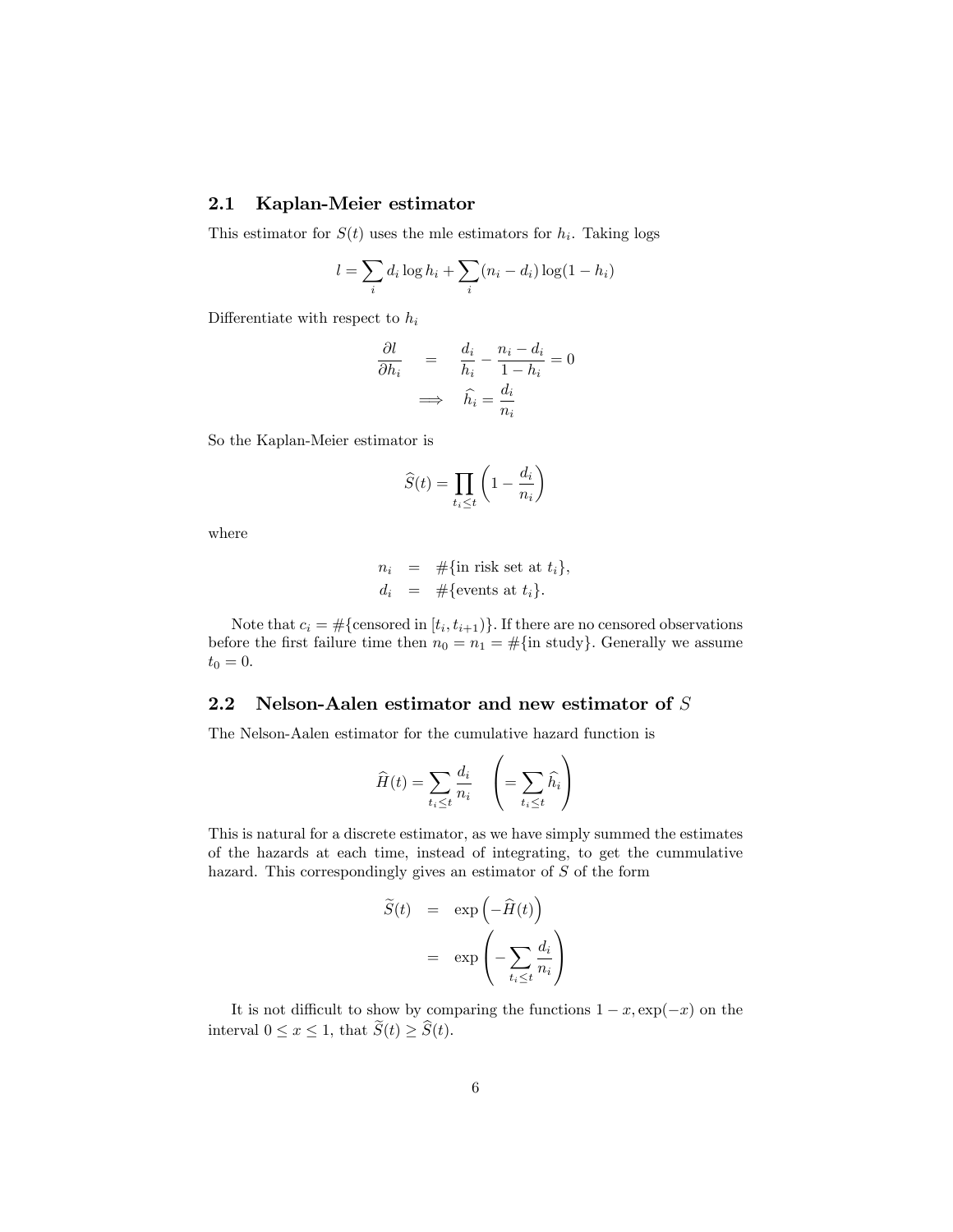### Invented data set

Suppose that we have 10 observations in the data set with failure times as follows:

# $2, 5, 5, 6+, 7, 12, 14+, 14+, 14+, 14+$

Here  $+$  indicates a censored observation. Then we can calculate both estimators for  $S(t)$  at all time points. It is considered unsafe to extrapolate much beyond the last time point, 14, even with a large data set.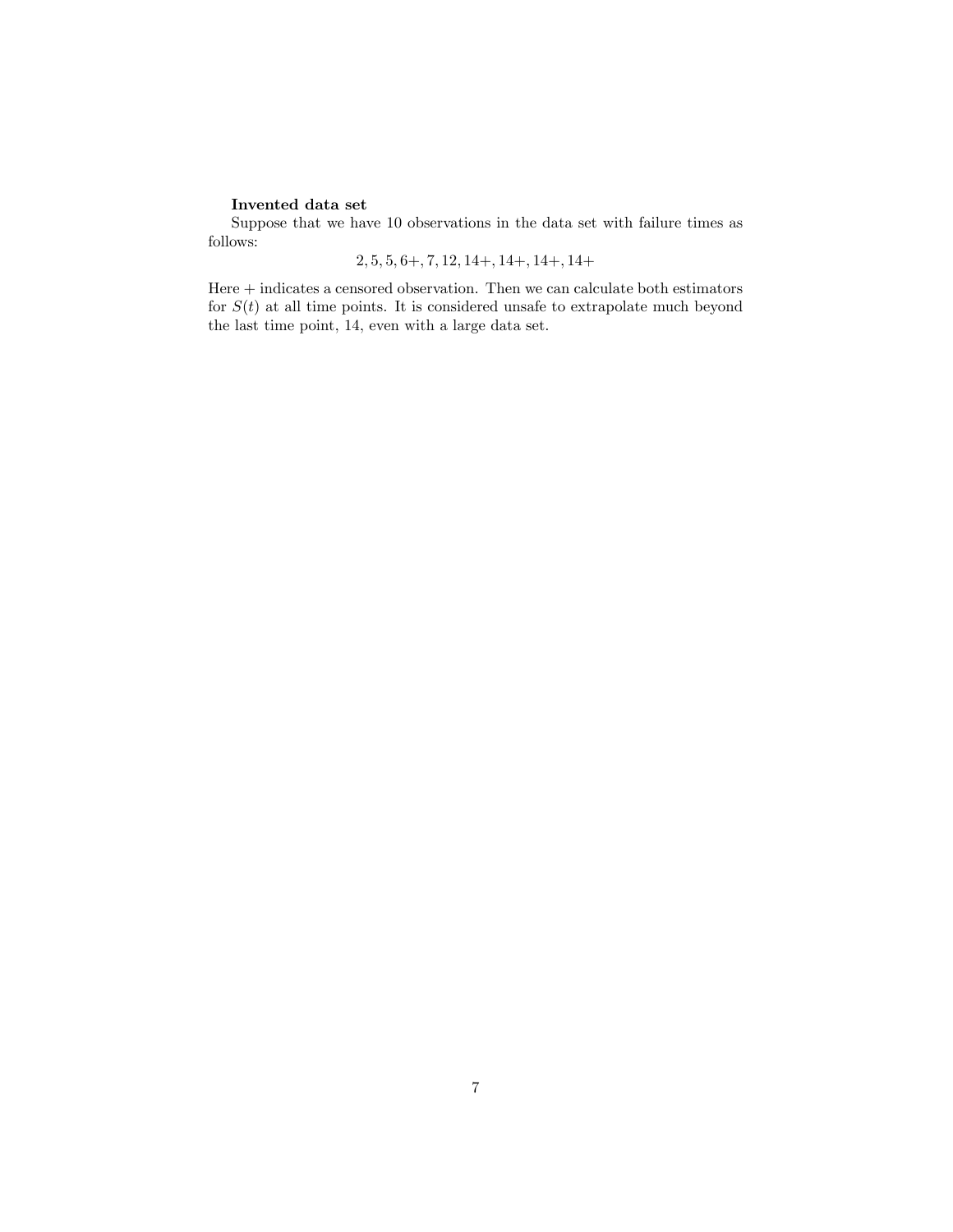## 2.3 Confidence Intervals

We need to find confidence intervals (pointwise) for the estimators of  $S(t)$  at each time point. We differentiate the log-likelihood and use likelihood theory,

$$
l = \sum_{i} d_i \log h_i + \sum_{i} (n_i - d_i) \log(1 - h_i),
$$

differentiated twice to find the Hessian matrix  $\left\{\frac{\partial^2 l}{\partial h_i \partial h_j}\right\}$  $\big\}$ .

Note that since  $l$  is a sum of functions of each individual hazard the Hessian must be diagonal.

The estimators  $\left\{\widehat{h_1}, \widehat{h_2}, \ldots, \widehat{h_n}\right\}$  are asymptotically unbiased and are asymptotically jointly normally distributed with approximate variance  $I^{-1}$ , where the information matrix is given by

$$
I = \mathbf{E}\left(-\left\{\frac{\partial^2 l}{\partial h_i \partial h_j}\right\}\right).
$$

Since the Hessian is diagonal, the covariances are all asymptotically zero, and coupled with asymptotic normality, this ensures that all pairs  $h_i, h_j$  are asymptotically independent.

$$
-\frac{\partial^2 l}{\partial h_i^2} = \frac{d_i}{h_i^2} + \frac{n_i - d_i}{(1 - h_i)^2}
$$

We use the observed information  $J$  and so replace  $h_i$  in the above by its estimator  $\widehat{h}_i = \frac{d_i}{n_i}$ . Hence we have

$$
\operatorname{var} \widehat{h_i} \approx \frac{d_i (n_i - d_i)}{n_i^3} .
$$

#### 2.3.1 Establishing Greenwood's formula

#### Reminder:  $\delta$  method

If the random variation of Y around  $\mu$  is small (for example if  $\mu$  is the mean of Y and **var**Y has order  $\frac{1}{n}$ , we use:

$$
g(Y) \approx g(\mu) + (Y - \mu)g'(\mu) + \frac{1}{2}(Y - \mu)^2 g''(\mu) + \dots
$$

Taking expectations

$$
\mathbf{E}(g(Y)) = g(\mu) + O\left(\frac{1}{n}\right)
$$
  

$$
\mathbf{var}(\mathbf{g}(\mathbf{Y})) = \mathbf{g}'(\mu)^2 \mathbf{var}Y + o\left(\frac{1}{n}\right)
$$

Derivation of Greenwood's formula for  $var(\hat{S}(t))$ 

$$
\log \widehat{S}(t) = \sum_{t_i \le t} \log \left( 1 - \widehat{h_i} \right)
$$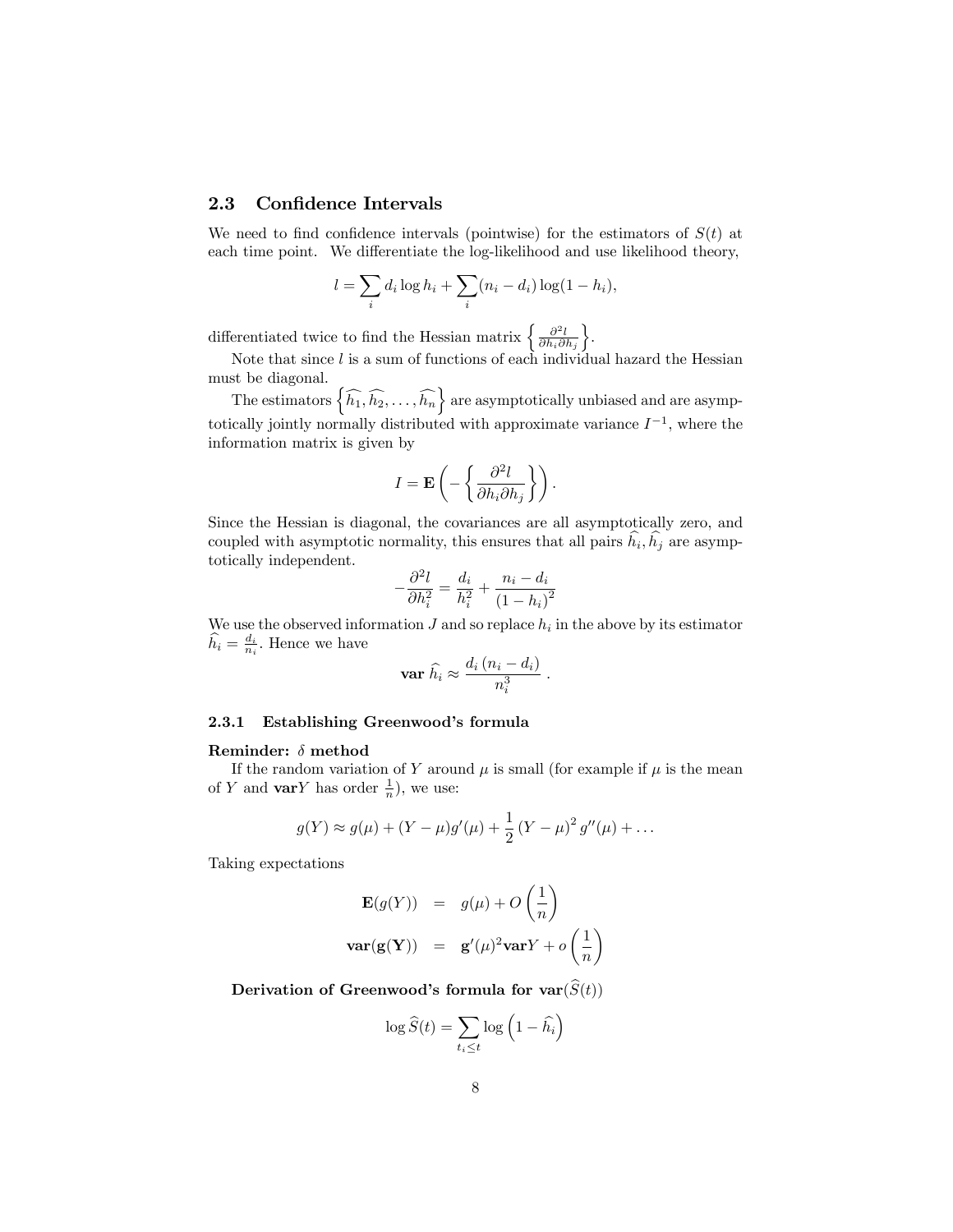But

$$
\mathbf{var} \; \widehat{h_i} \approx \frac{d_i \, (n_i - d_i)}{n_i^3} \quad \text{and} \; \widehat{h_i} \xrightarrow{P} h_i
$$

so that, given  $g(h_i) = \log(1 - h_i)$ ,

$$
g'(h_i) = \frac{-1}{(1 - h_i)}
$$

we have

$$
\begin{array}{rcl}\n\textbf{var} \, \log \left( 1 - \widehat{h}_i \right) & \approx & \frac{1}{(1 - h_i)^2} \textbf{var} \, \widehat{h}_i \\
& \approx & \frac{1}{(1 - \frac{d_i}{n_i})^2} \frac{d_i \, (n_i - d_i)}{n_i^3} \\
& = & \frac{d_i}{n_i \, (n_i - d_i)}\n\end{array}
$$

Since  $h_i, h_j$  are asymptotically independent we can put all this together to get

$$
\mathbf{var} \log \left( \widehat{S}(t) \right) = \sum_{t_i \le t} \frac{d_i}{n_i \left( n_i - d_i \right)}
$$

Let  $Y = \log \widehat{S}$  and note that we need **var**  $(e^Y) \approx (e^Y)^2$  **var**Y, again using the delta-method.

Finally we have Greenwood's formula

$$
\mathbf{var}\left(\widehat{S}(t)\right) \approx \widehat{S}(t)^2 \sum_{t_i \leq t} \frac{d_i}{n_i (n_i - d_i)}.
$$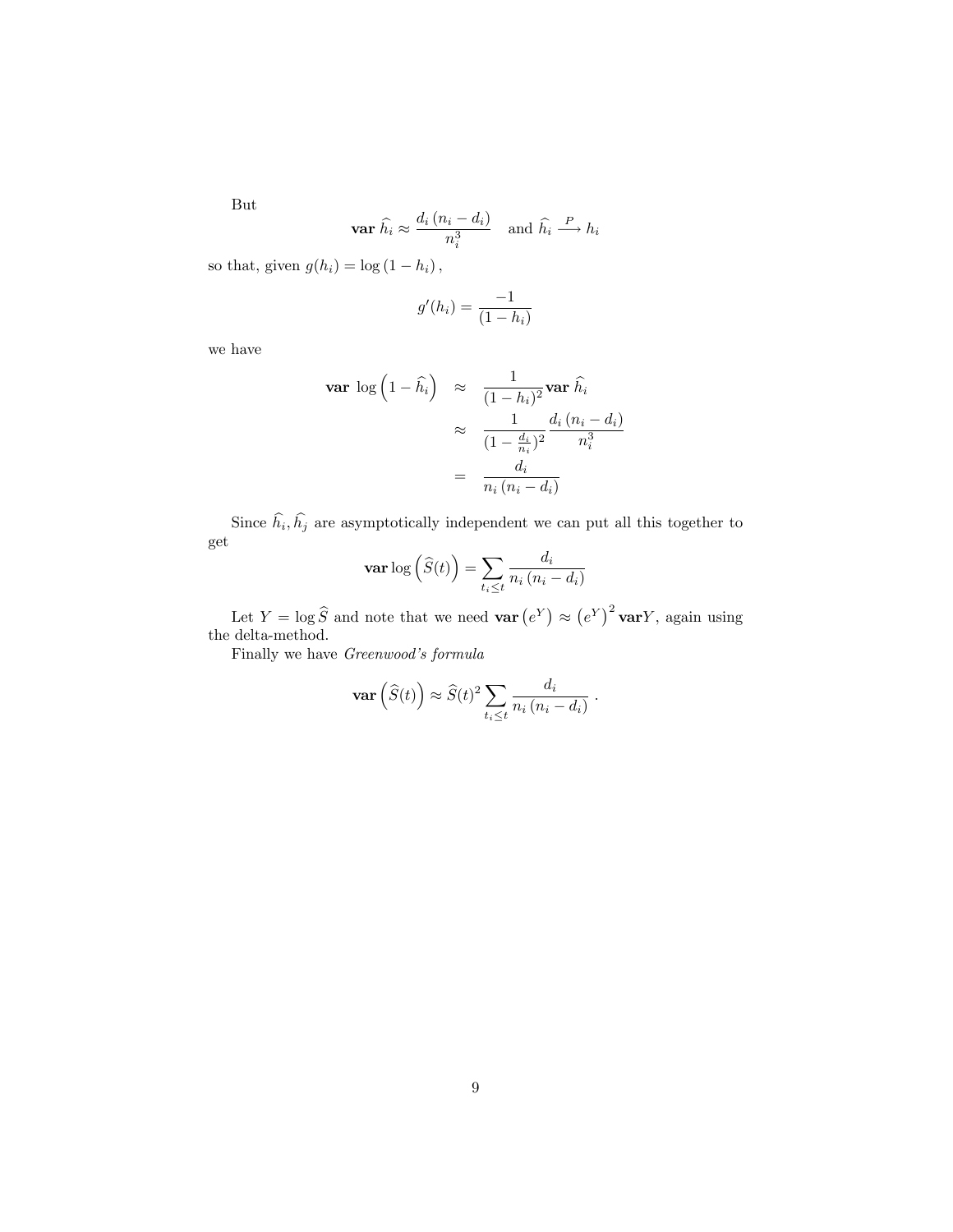Applying this to the same sort of argument to the Nelson-Aalen estimator and its extension to the survival function we also see

$$
\mathbf{var} \; \widehat{H}(t) \approx \sum_{t_i \le t} \frac{d_i \left(n_i - d_i\right)}{n_i^3}
$$

and

$$
\begin{array}{rcl}\n\textbf{var}\tilde{S}(t) & = & \textbf{var}\left(\exp(-\hat{H}(t)\right) \\
& \approx & \left(e^{-H}\right)^2 \sum_{t_i \le t} \frac{d_i \left(n_i - d_i\right)}{n_i^3} \\
& \approx & \left(\tilde{S}(t)\right)^2 \sum_{t_i \le t} \frac{d_i \left(n_i - d_i\right)}{n_i^3}\n\end{array}
$$

Clearly these estimates are only reasonable if each  $n_i$  is sufficiently large, since they rely heavily on asymptotic calculations.

# 2.4 Actuarial estimator

The **actuarial estimator** is a further estimator for  $S(t)$ . It is given as

$$
S^*(t) = \prod_{t_i \le t} \left( 1 - \frac{d_i}{n_i - \frac{1}{2}c_i} \right)
$$

The intervals between consecutive failure times are usually of constant length, and it is generally used by actuaries and demographers following a cohort from birth to death. Age will normally be the time variable and hence the unit of time is 1 year.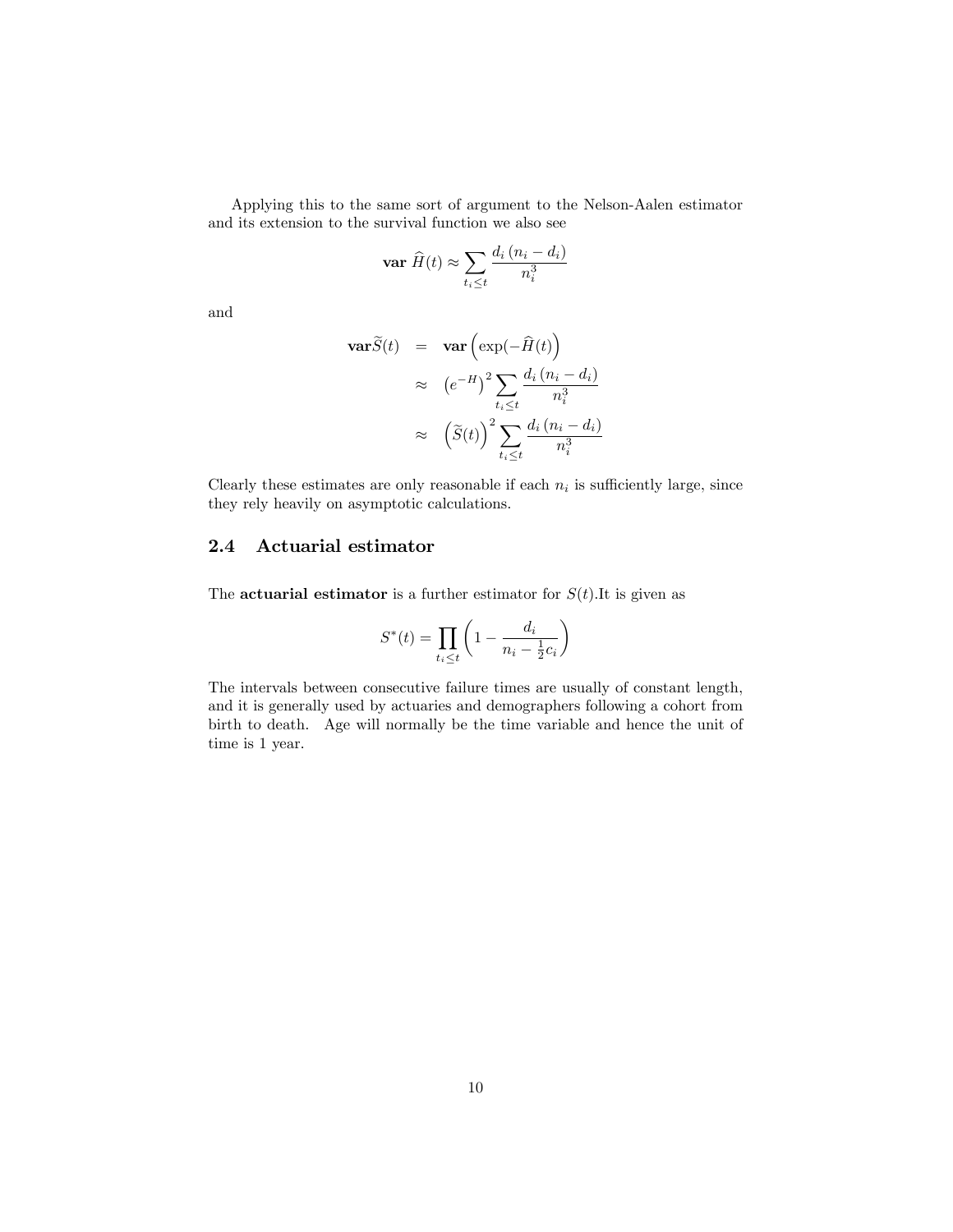# 3 Models: accelerated life model, proportional hazards model

We generally will have heterogeneous data where parameter estimates will be dependent on covariates measured for participants in a study. For example age or sex may have an effect on time to event. A simple example would be where participants fall into two groups such as treatment v. control, smoker v. non-smoker.

There are two popular general classes of model as in the heading above - AL and PH.

# 3.1 Accelerated Life models

Suppose there are (several) groups, labelled by index  $i$ . The accelerated life model has a survival curve for each group defined by

$$
S_i(t) = S_0(\rho_i t)
$$

where  $S_0(t)$  is some baseline survival curve and  $\rho_i$  is a constant specific to group i.

If we plot  $S_i$  against  $\log t$ ,  $i = 1, 2, \ldots, k$ , then we expect to see a horizontal shift as

$$
S_i(t) = S_0(e^{\log \rho_i + \log t}).
$$

#### 3.1.1 Medians and Quantiles

Note too that each group has a different median lifetime, since, if  $S_0(m) = 0.5$ ,

$$
S_i(\frac{m}{\rho_i}) = S_0(\rho_i \frac{m}{\rho_i}) = 0.5,
$$

giving a median for group *i* of  $\frac{m}{\rho_i}$ . Similarly if the 100 $\alpha$ % quantile of the baseline survival function is  $t_{\alpha}$ , then the 100 $\alpha$ % quantile of group i is  $\frac{t_{\alpha}}{\rho_i}$ .

## 3.2 Proportional Hazards models

In this model we assume that the hazards in the various groups are proportional so that

$$
h_i(t) = \rho_i h_0(t)
$$

where  $h_0(t)$  is the baseline hazard. Hence we see that

$$
S_i(t) = S_0(t)^{\rho_i}
$$

Taking logs twice we get

$$
\log\left(-\log S_i(t)\right) = \log \rho_i + \log\left(-\log S_0(t)\right)
$$

So if we plot the RHS of the above equation against either t or  $\log t$  we expect to see a vertical shift between groups.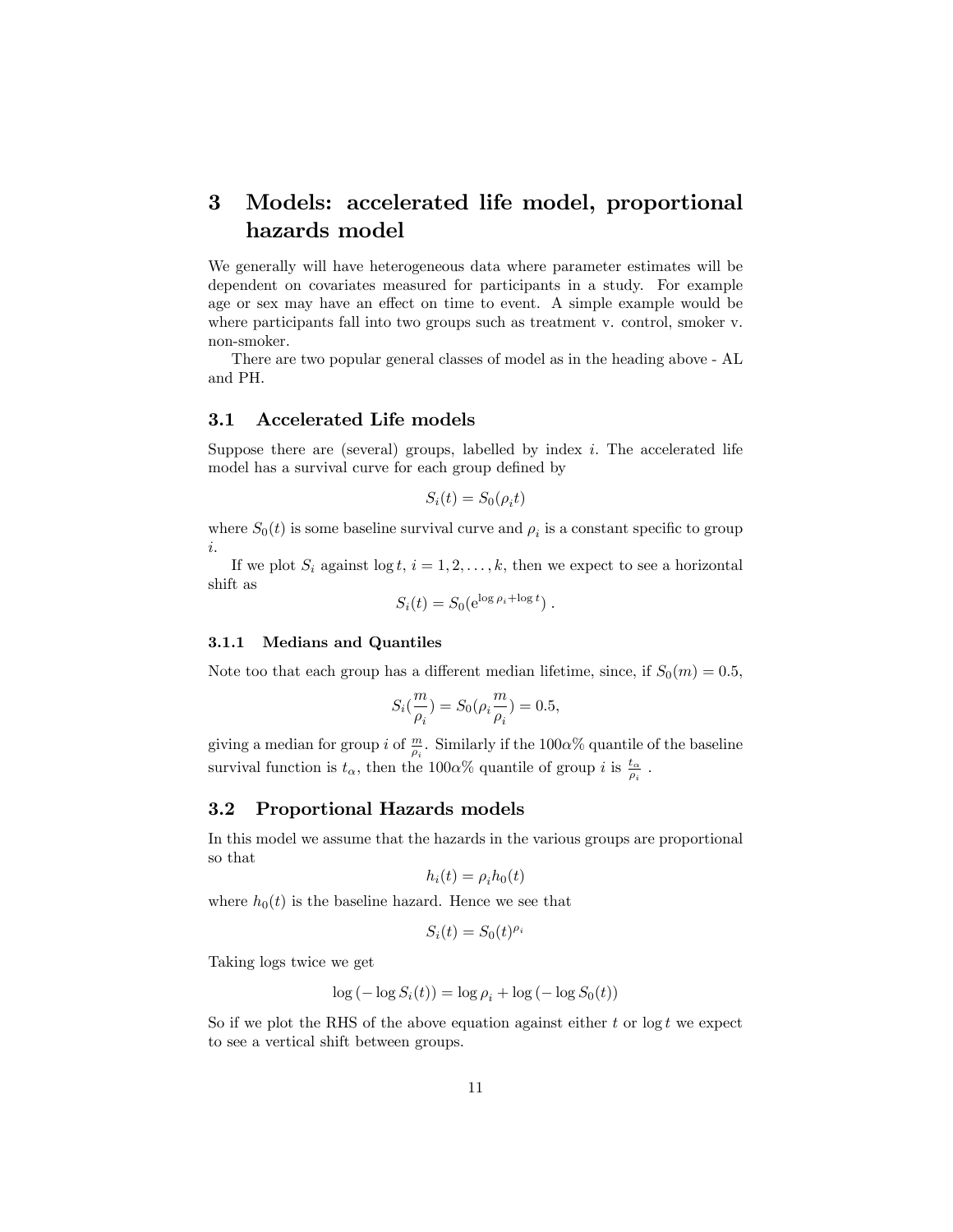### 3.2.1 Plots

Taking both models together it is clear that we should plot

$$
\log\left(-\log\widehat{S}_i(t)\right)\text{ against } \log t
$$

as then we can check for AL and PH in one plot. Generally  $\widehat{S}_i$  will be calculated as the Kaplan-Meier estimator for group  $i$ , and the survival function estimator for each group will be plotted on the same graph.

(i) If the accelerated life model is plausible we expect to see a horizontal shift between groups.

(ii) If the proportional hazards model is plausible we expect to see a vertical shift between groups.

## 3.3 AL parametric models

There are several well-known parametric models which have the accelerated life property. These models also allow us to take account of continuous covariates such as blood pressure.

| Name         | S(t)                                                   | h(t)                                                            |
|--------------|--------------------------------------------------------|-----------------------------------------------------------------|
| Weibull      | $\exp(-(\rho t)^{\alpha})$                             | $\alpha \rho^{\alpha} t^{\alpha-1}$                             |
| log-logistic | $\frac{1}{1+(\rho t)^{\alpha}}$                        | $\frac{\alpha \rho^{\alpha} t^{\alpha-1}}{1+(\rho t)^{\alpha}}$ |
| log-normal   | $1-\Phi\left(\frac{\log t + \log \rho}{\sigma}\right)$ | $\cdots$                                                        |
| exponential  | $\exp(-\rho t)$                                        |                                                                 |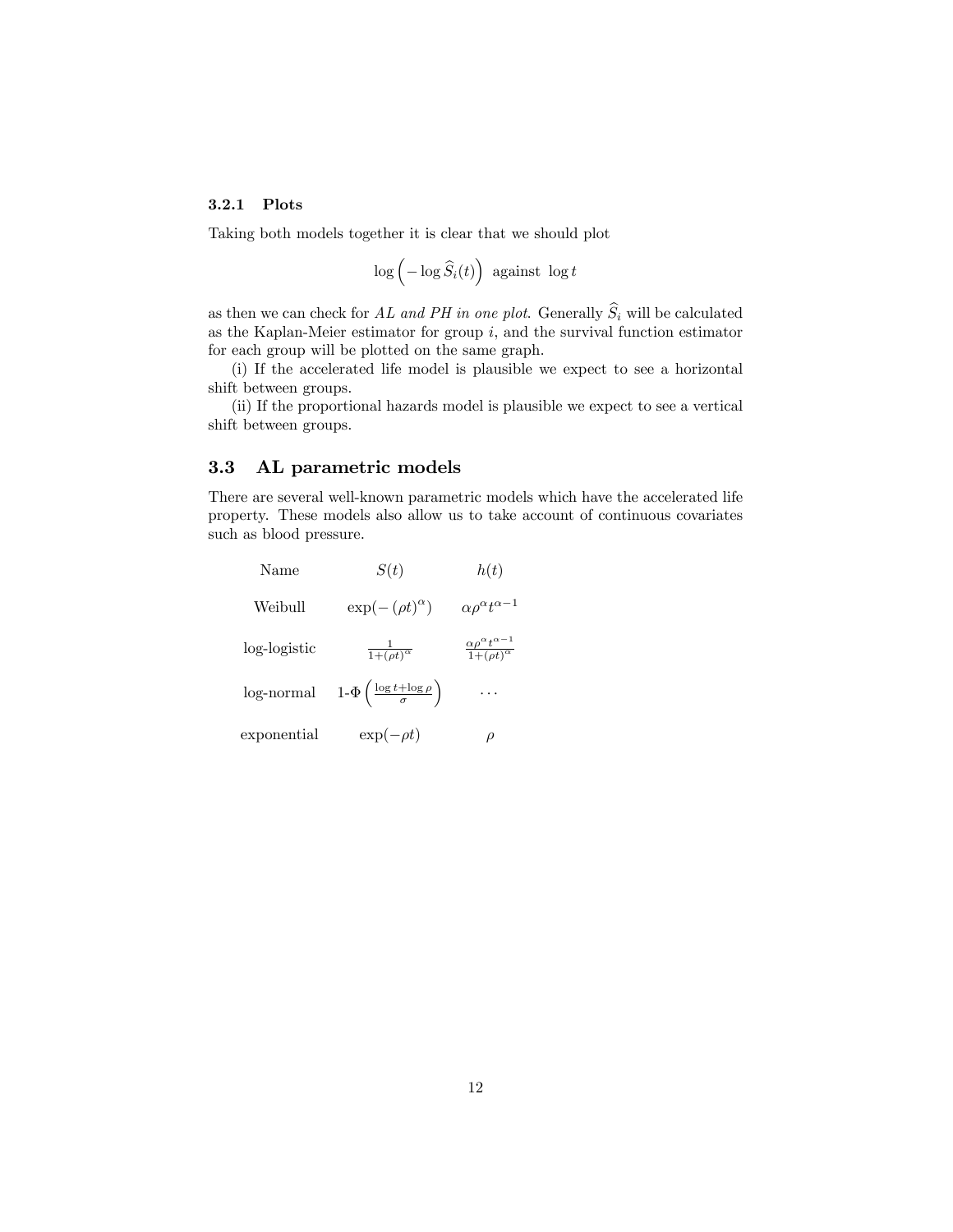Density function

- Name  $f(t) = hS$
- Weibull

 $\alpha-1e^{-(\rho t)^{\alpha}}$ 

log-logistic

log-normal  $\frac{1}{t\sqrt{2\pi\sigma^2}}\exp\left(-\frac{1}{2\sigma^2}\left(\log t + \log \rho\right)^2\right)$ exponential e  $\rho e^{\rho t}$ 

Remarks:

(i) Exponential is a submodel of Weibull with  $\alpha = 1$ 

(ii) log-normal is derived from a normal distribution with mean  $-\log \rho$  and variance  $\sigma^2$ . In this distribution  $\alpha = \frac{1}{\sigma}$  has the same role as in the Weibull and log-logistic.

 $\alpha - 1$  $\overline{(1+(\rho t)^{\alpha})^2}$ 

(iii) The **shape** parameter is  $\alpha$ . The **scale** parameter is  $\rho$ . Shape in the hazard function  $h(t)$  is important.

Weibull  $\cdots$  { $h$  monotonic increasing  $\alpha$  >1<br>log-normal  $\cdots$   $h \longrightarrow 0$  as  $t \longrightarrow 0$ ,  $\infty$ , one mode only  $log$ -logistic  $\cdots$  see problem sheet 5. Comments:

a) to get a "bathtub" shape we might use a mixture of Weibull's. This gives high initial probability of an event, a period of low hazard rate and then increasing hazard rate for larger values of t.

b) to get an inverted "bathtub" shape we may have a mixture of log-logistics, or possibly a single log-normal or single log-logistic.

#### To check for appropriate parametric model (given AL checked)

There are some distributional ways of testing for say Weibull v. log-logistic etc., but they involve generalised F-distributions and are not in general use.

We can do a simple test for Weibull v. exponential as this simply means testing a null hypothesis  $\alpha = 1$ , and the exponential is a sub-model of the Weibull model. Hence we can use the likelihood ratio statistic which involves

 $2\log \widehat{L}_{web} - 2\log \widehat{L}_{exp} \sim \chi^2(1)$ , asymptotically.

#### 3.3.1 Plots for parametric models

However most studies use plots which give a rough guide from shape. We should use a **straightline fit** as this is the fit which the human eye spots easily.

- 1) Exponential  $S = e^{-\rho t}$ , plot  $\log S$  v.  $\log t$
- 2) **Weibull**  $S = e^{-(\rho t)^{\alpha}}$ , plot  $\log(-\log S)$  v.  $\log t$
- 3) **log-logistic**  $S = \frac{1}{1+(\rho t)^{\alpha}}$ , plot  $\cdots$  see problem sheet 5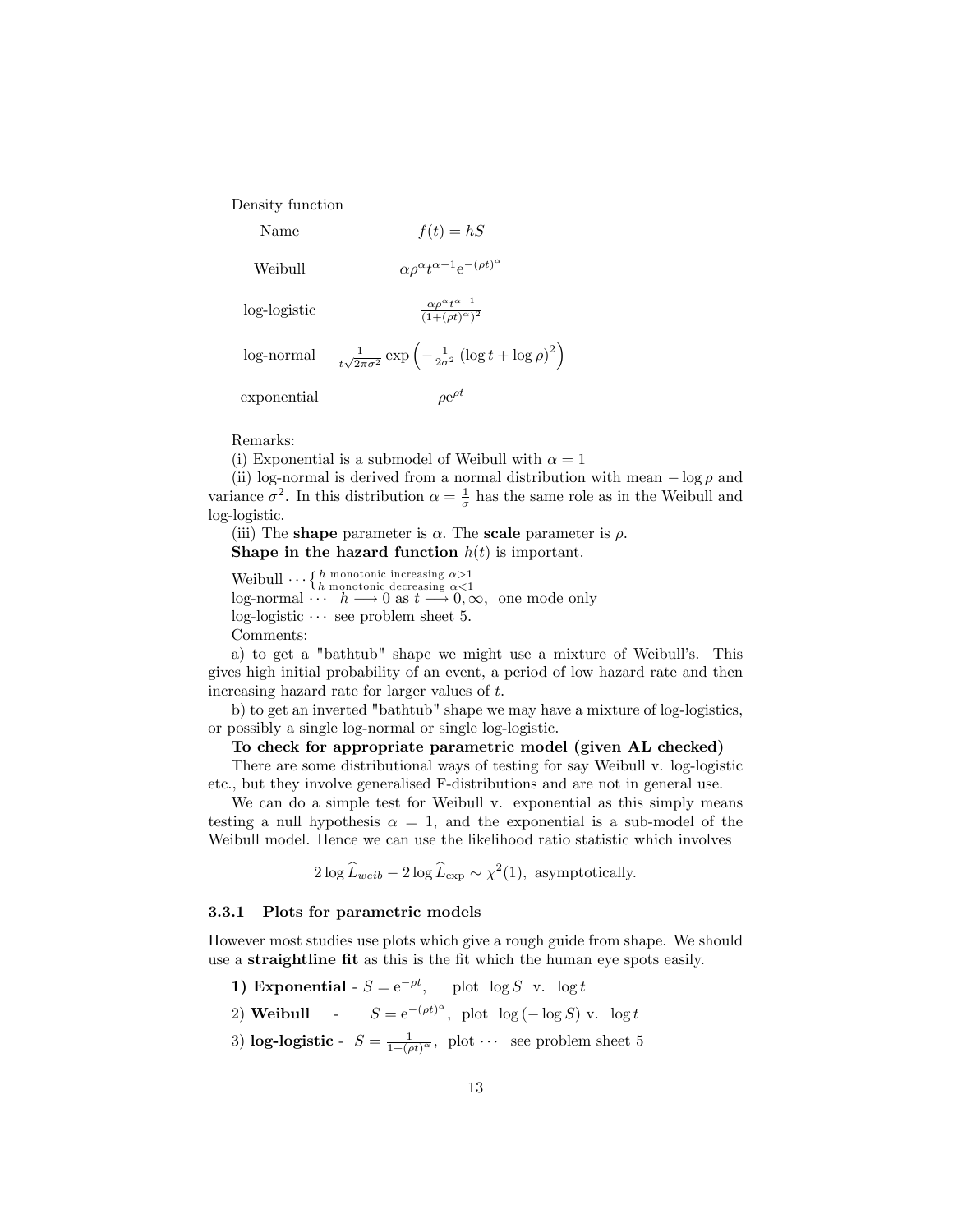4) log-normal -  $S = 1 - \Phi\left(\frac{\log t + \log \rho}{\sigma}\right)$ ), plot  $\Phi^{-1}(1-S)$  v. log t or equivalently  $\Phi^{-1}(S)$  v. log t

In each of the above we would estimate  $S$  with the Kaplan-Meier estimator  $S(t)$ , and use this to construct the plots.

#### 3.3.2 Regression in parametric AL models

In general studies each observation will have measured explanatory factors such as age, smoking status, blood pressure and so on. We need to incorporate these into a model using some sort of generalised regression. It is usual to do so by making  $\rho$  a function of the explanatory variables.

For each observation (say individual in a clinical trial) we set the scale parameter  $\rho = \rho(\beta x)$ , where  $\beta x$  is a linear predictor composed of a vector x of known explanatory variables (covariates) and an unknown vector  $\beta$  of parameters which will be estimated. The most common link function is

$$
\log \rho = \beta \cdot x
$$
, equivalently  $\rho = e^{\beta \cdot x}$ .

The idea is to mirror ordinary linear regression and find a baseline distribution which does not depend on  $\rho$ , similar to looking at the error term in least squares regression.

To give a derivation we will restrict to the Weibull distribution, but similar arguments work for all AL parametric models. We have

$$
S(t) = e^{-(\rho t)^{\alpha}} = Pr(T > t)
$$
  
= Pr(log T > log t)  
= Pr( $\alpha$  (log T + log  $\rho$ ) >  $\alpha$  (log t + log  $\rho$ ))

Now let  $Y = \alpha (\log T + \log \rho)$  and  $y = \alpha (\log t + \log \rho)$ .

$$
Pr(Y > y) = S_Y(y)
$$
  
= S(t)  
= e<sup>-(\rho t)^{\alpha}</sup>  
= exp(-e<sup>y</sup>)

Hence we have

$$
\log T = -\log \rho + \frac{1}{\alpha} Y, \text{ where } S_Y(y) = \exp(-e^y)
$$

The distribution of Y is independent of the parameters  $\rho$  and  $\alpha$ . And in the case of the Weibull distribution its distribution is called the extreme value distribution and is as above.

In general we will write  $\log T = -\log \rho + \frac{1}{\alpha} Y$  for all AL parametric models, and Y has a distribution in each case which is independent of the model parameters.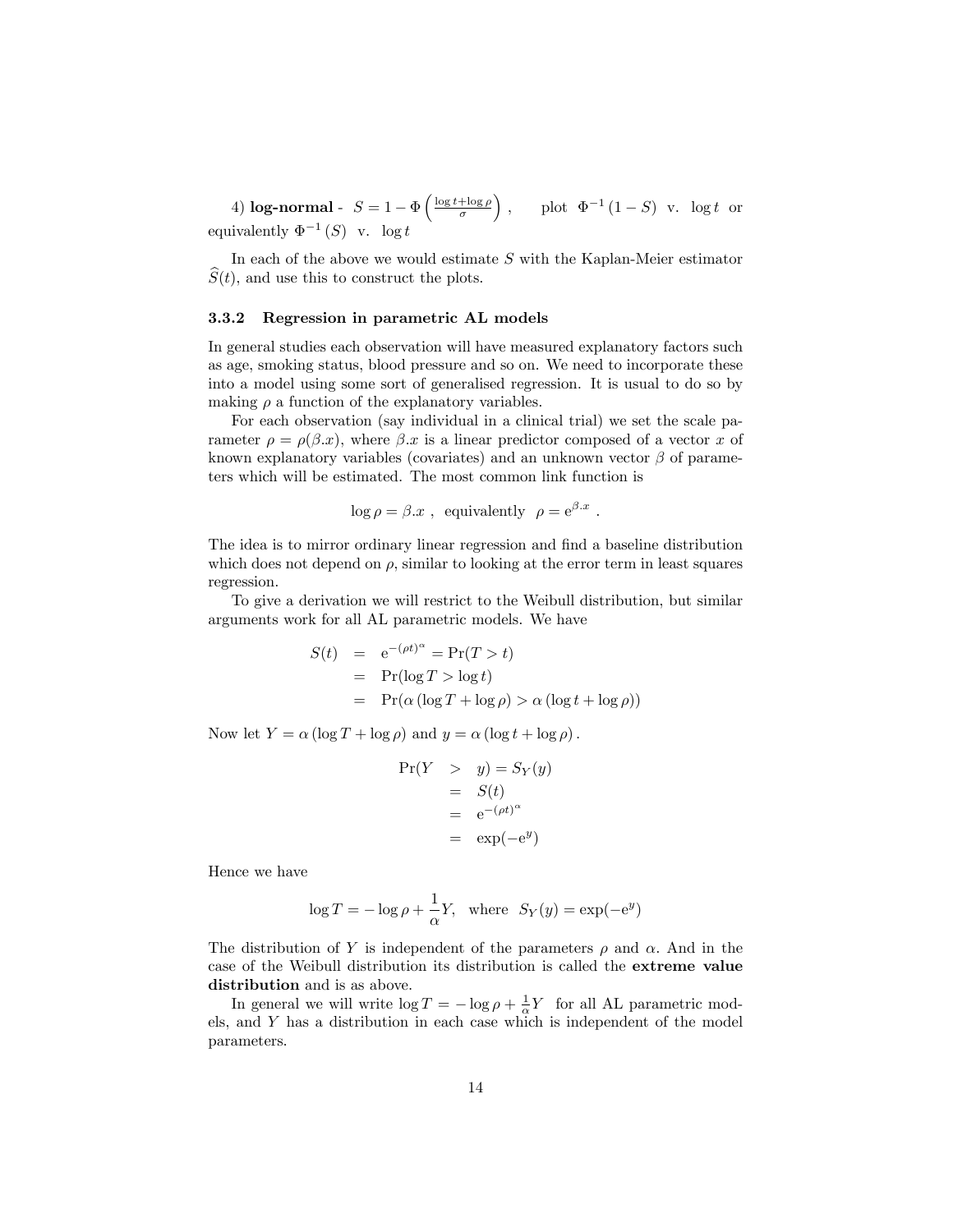Name  $S(t)$   $Y$ 

Weibull  $\exp(-(\rho t)^{\alpha}) \quad \log T = -\log \rho + \frac{1}{\alpha}Y$ log-logistic <sup>1</sup>  $\frac{1}{1+(\rho t)^{\alpha}}$   $\log T = -\log \rho + \frac{1}{\alpha}Y$ 

 $\log$ -normal  $1-\Phi\left(\frac{\log t+\log\rho}{\sigma}\right)$  $\log T = -\log \rho + \sigma Y$ as before  $\alpha = \frac{1}{\sigma}$ , for the log-normal.

| Name                     | $S_Y(y)$          | distribution          |
|--------------------------|-------------------|-----------------------|
| Weibull                  | $\exp(-e^y)$      | extreme value         |
| log-logistic             | $\frac{1}{1+e^y}$ | logistic distribution |
| log-normal $1 - \Phi(y)$ |                   | N(0,1)                |

#### 3.3.3 With real data (assuming right censoring only)

Censoring is assumed to be independent mechanism and is sometimes referred to as non-informative.

The shape parameter  $\alpha$  is assumed to be the same for each observation in the study.

There are often very many covariates measured for each subject in a study. A row of data will have perhaps:-

response - event time  $t_i$ , status  $\delta_i$  (=1 if failure, =0 if censored)

covariates - age, sex, systolic blood pressure, treatment, and so a mixture of categorical variables and continuous variables amongst the covariates.

Suppose that Weibull is a good fit. Then

$$
S(t) = e^{-(\rho t)^{\alpha}} \text{ and } \rho = e^{\beta x}
$$
  

$$
\beta \cdot x = b_0 + b_1 x_{age} + b_2 x_{sex} + b_3 x_{sbp} + b_4 x_{trt}
$$

where  $b_0$  is the intercept and all regression coefficients  $b_i$  are to be estimated, as well as estimating  $\alpha$ . Note this model assumes that  $\alpha$  is the same for each subject. We have not shown, but could have, interaction terms such as  $x_{age} * x_{trt}$ . This interaction would allow a different effect of age according to treatment group.

Suppose subject  $j$  has covariate vector  $x_j$  and so scale parameter

$$
\rho_j = e^{\beta x_j} .
$$

This gives a likelihood

$$
L(\alpha, \beta) = \prod_{j} (\alpha \rho_j^{\alpha} t_j^{\alpha - 1})^{\delta_j} e^{-(\rho_j t_j)^{\alpha}}
$$
  
= 
$$
\prod_{j} (\alpha e^{\alpha \beta \cdot x_j} t_j^{\alpha - 1})^{\delta_j} e^{-\left(e^{\beta \cdot x_j} t_j\right)^{\alpha}}.
$$